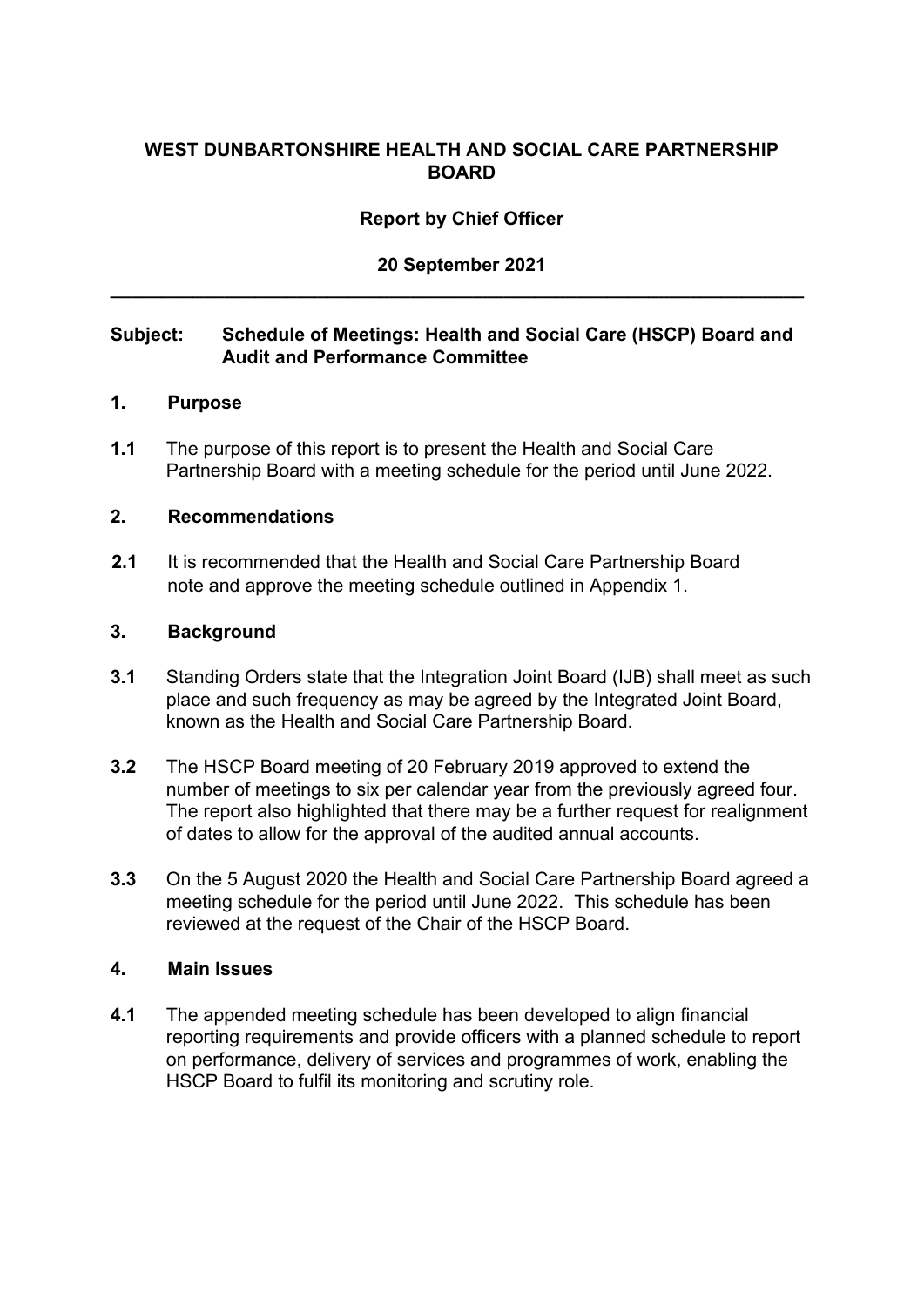- **4.2** Officers have been instructed to separate the dates of the previously linked Audit and Performance Committee from the HSCP Board. The attached schedule has been amended in order to support this ambition.
- **4.3** On the 19 August 2021 the HSCP Board discussed the Consultation on a National Care Service for Scotland and requested that Officers give some consideration as to how an HSCP Board response could be facilitated. The Scottish Government have now changed the deadline for the response to this Consultation until the 2 November 2021. The Board should therefore note that this will impact on the proposed schedule and may alter the date of the working session in October and may also necessitate the creation of a special HSCP Board meeting that month in order that Members can formally agree a consultation response.

#### **Meeting Format and Location**

- **4.4** Currently meetings are being held remotely in line with Scottish Government guidance, that where possible people should work from home. When it is safe to do so, initial meetings will take place at 16 Church Street, Dumbarton to accommodate current social distancing requirements and alternating venues will be re-introduced following updated guidance.
- **4.5** In addition to this on the 24 June 2021 the HSCP Board agreed that, when it is safe to incorporate face to face meetings in to the schedule, a hybrid approach to future meetings will be introduced incorporating both online and face to face meetings. This will include video/online conferencing opportunities to support future HSCP Board meetings – providing a platform for a wide range of subject matter experts to support decision making, where appropriate.

#### **5. Options Appraisal**

**5.1** An options appraisal is not required in respect of the recommendation contained within this report.

## **6. People Implications**

**6.1** There are no people implications arising from the recommendation contained within this report.

## **7. Financial and Procurement Implications**

**7.1** There are no financial or procurement implications arising from the recommendation contained within this report.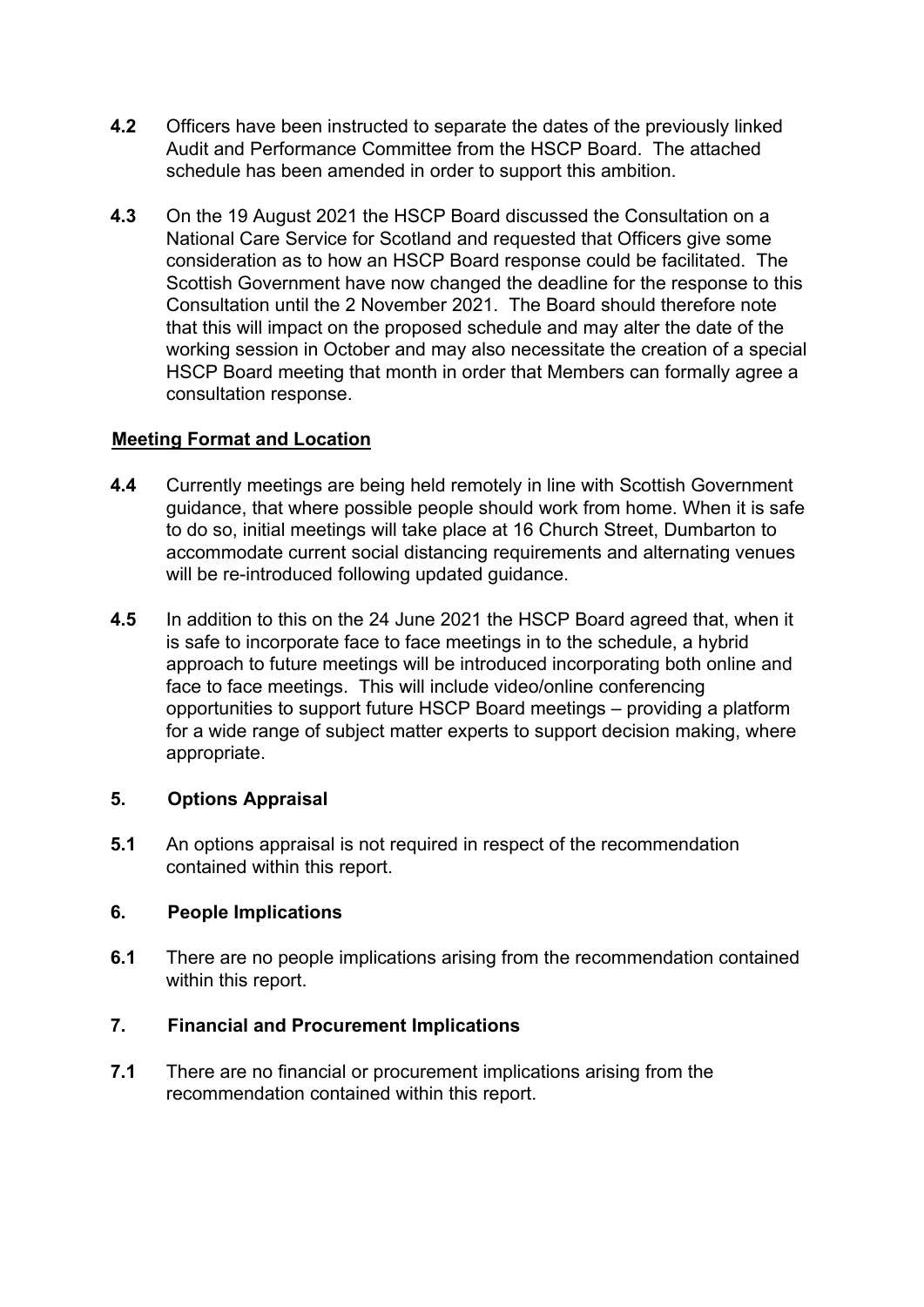#### **8. Risk Analysis**

**8.1** There are no risks arising from the recommendation contained within this report. The recommendation that Audit and Performance and the HSCP Board are uncoupled has raised some operational challenges in relation to meeting statutory deadlines pertaining to Financial Sustainability and Performance Management as highlighted in the Strategic Risk Register. This is primarily because some statutory reports must be presented to Audit and Performance Committee for scrutiny prior to approval by the HSCP Board. However, steps have been taken to mitigate against these risks as far as reasonably practicable.

## **9. Equalities Impact Assessment (EIA)**

**9.1** Democratic Services carried out an initial equalities impact screening on the issue of venues for committee and board meetings. The outcome showed that there would be little or no impact for those with protected characteristics within West Dunbartonshire.

## **10. Environmental Sustainability**

**10.1** A Strategic Environmental Assessment (SEA) is not required in relation to the recommendations within this report.

## **11. Consultation**

**11.1** The Chair of the HSCP Board, the Chair of the Audit and Performance Committee and Monitoring Officers within Finance and Regulatory Services has been consulted in the preparation of this report.

## **12. Strategic Assessment**

**12.1** It is essential that the Health and Social Care Partnership Board decisionmaking structures are timetabled effectively, enabling them to make necessary decisions and monitor the work of HSCP functions as they deliver on local, strategic and national priorities.

## **13 Directions**

**13.1** No directions are required in relation to the recommendations within this report.

## **Beth Culshaw**

Chief Officer

Date: 10 September 2021